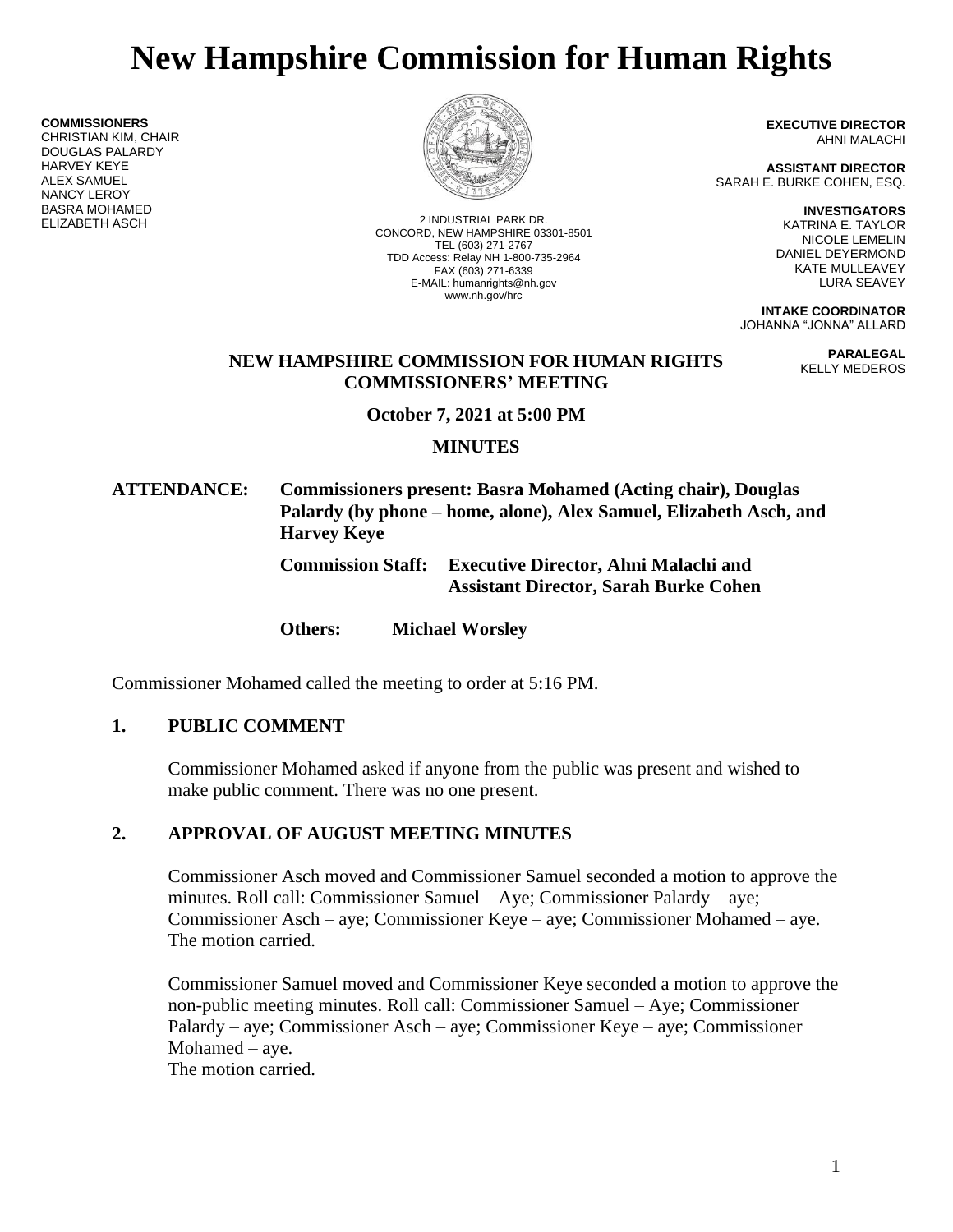#### **3. OFFICE UPDATES**

Director Malachi introduced Michael Worsley. Mr. Worsley presented an Ethnic and Cross Cultural Skill Development Training ("ECCSDT") to the Department of Justice. He has trained Director Malachi and Assistant Director Burke Cohen to be trainers of this program. Director Malachi stated the NHCHR staff are scheduled to have this training and we believe it would be beneficial for the Commissioners to also complete this training. Mr. Worsley discussed that this training was developed as a training to unite based on the fact that we all have unique ethnic background rather than a traditional diversity training that has the potential to divide. It helps a participant develop skills to help individuals interact with others who have different ethnic backgrounds. This training also takes into consideration the historical background of using race as an identifier. Commissioner Keye asked about the objective of the training as it relates to the NHCHR. Mr. Worsley responded and explained and concurred with Commissioner Keye that race may be a social construct. Commissioner Mohamed asked what the overall goal is. Mr. Worsley replied the goal of the training would be to assist Commissioners with a broader sense of achieving ethnic and cross cultural skill and understanding application in NHCHR cases and in real world experience. Commissioner Asch is looking forward to the training as it is an interesting and positive concept to move away from race to ethnicity and culture. Director Malachi added that importance of this training as a good educational resource and exposure to new themes and information.

Assistant Director Burke Cohen discussed the EEOC's Models of Proof. The EEOC sent the NHCHR copies for distribution. Assistant Director Burke Cohen explained that these Models of Proof lay out well the burden shifting of cases that fall within the jurisdiction of the EEOC and NHCHR.

Director Malachi discussed the impact of HB2 on the NHCHR. Director Malachi explained how it came to be and the guidance issued by the NHDOJ. She added that HB2 gives an outlet for those covered by the statutory change to make a claim of discrimination if they believe a training/class, etc. was discriminatory in nature. Director Malachi said because the statute was complex and there were no precedents, the NHDOJ issued guidance and an opinion explaining the impact of the law and how the NHCHR should apply the law. AAG Perlow will attend the next meeting to further discuss the new language and answer any questions. Commissioner Mohamed asked what Director Malachi thought inspired the changes to the statute. Assistant Director Burke Cohen and Director Malachi explained that the likely inspiration was that there have been instances in which information has been presented in trainings and K-12 classrooms that states directly and/or impliedly that inherent traits establish a person's inferiority/superiority. Commissioner Samuel asked if the Legislators came to the NHCHR to discuss this prior to introduction. Director Malachi stated this did not occur and generally does not. Commissioner Keye concurred that from his experience the Legislators would not approach an agency.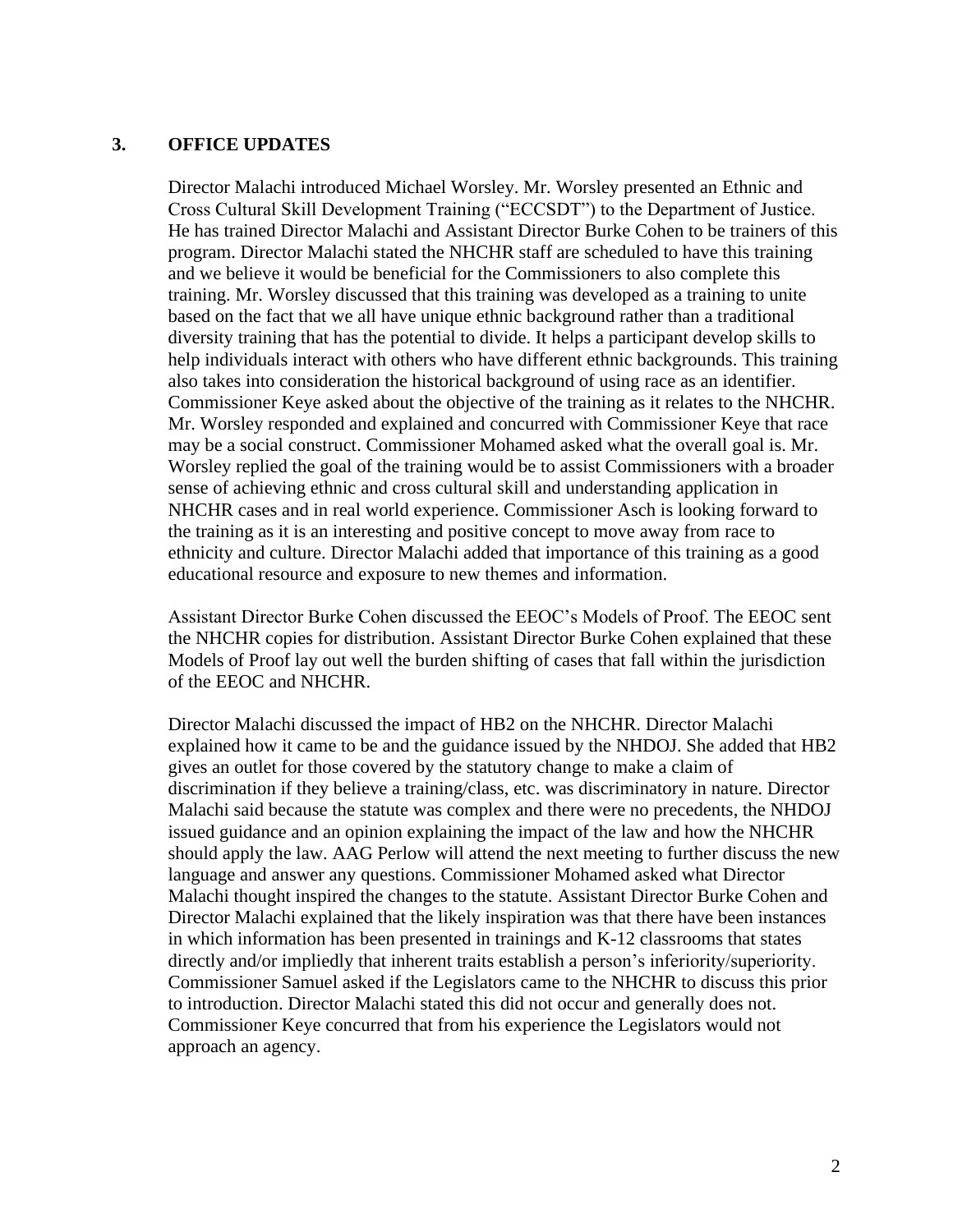Director Malachi discussed that per the audit conducted, a recommendation was made that the NHCHR set a fee schedule. Director Malachi explained the components of the presented fee schedule. She stated the below for vote by the Commissioners:

## **Fee Schedule:**

## **Copies:**

**Documents:**

**\$30.00 – Administrative Fee \$0.25/page – (There is no charge for requests under 25 pages.)**

#### **Recordings:**

**\$5.00 – (Recordings are copied onto a DVD.)**

#### **Trainings:**

#### **Ethnic & Cross-Cultural Skill Development Training**

**\$800.00 (Full day/6 hours)**

#### **All Other Trainings**

#### **\$200.00/hour**

Commissioner Asch moved to accept the presented fee schedule and Commissioner Mohamed seconded. Roll call: Commissioner Samuel – Aye; Commissioner Palardy – aye; Commissioner Asch – aye; Commissioner Keye – aye; Commissioner Mohamed – aye.

The motion carried and the fee schedule was adopted.

Director Malachi asked for the Commissioners to determine a date to complete the Ethnic & Cross Cultural Skills Development Training. The consensus was to schedule the training on a Saturday/Sunday possibly in November.

Director Malachi stated the *Catano* decision has been published and is available on the NHCHR's website. The Complainant's counsel has filed a Motion for Reconsideration, which needs to be ruled on.

Director Malachi stated the Legislative Session for 2022 has opened. She discussed how the process works and gave an overview of the legislation that could impact the NHCHR. Commissioner Keye proposed that the NHCHR add the following language to RSA 354- A that "New Hampshire does not allow discriminatory practices." Director Malachi explained that the proposed statement is more like a preamble. Commissioner Asch stated the statement sounds like a mission statement. Commissioner Keye stated that he would like to add this statement, but will not pursue if the rest of the Commissioners do not want to.